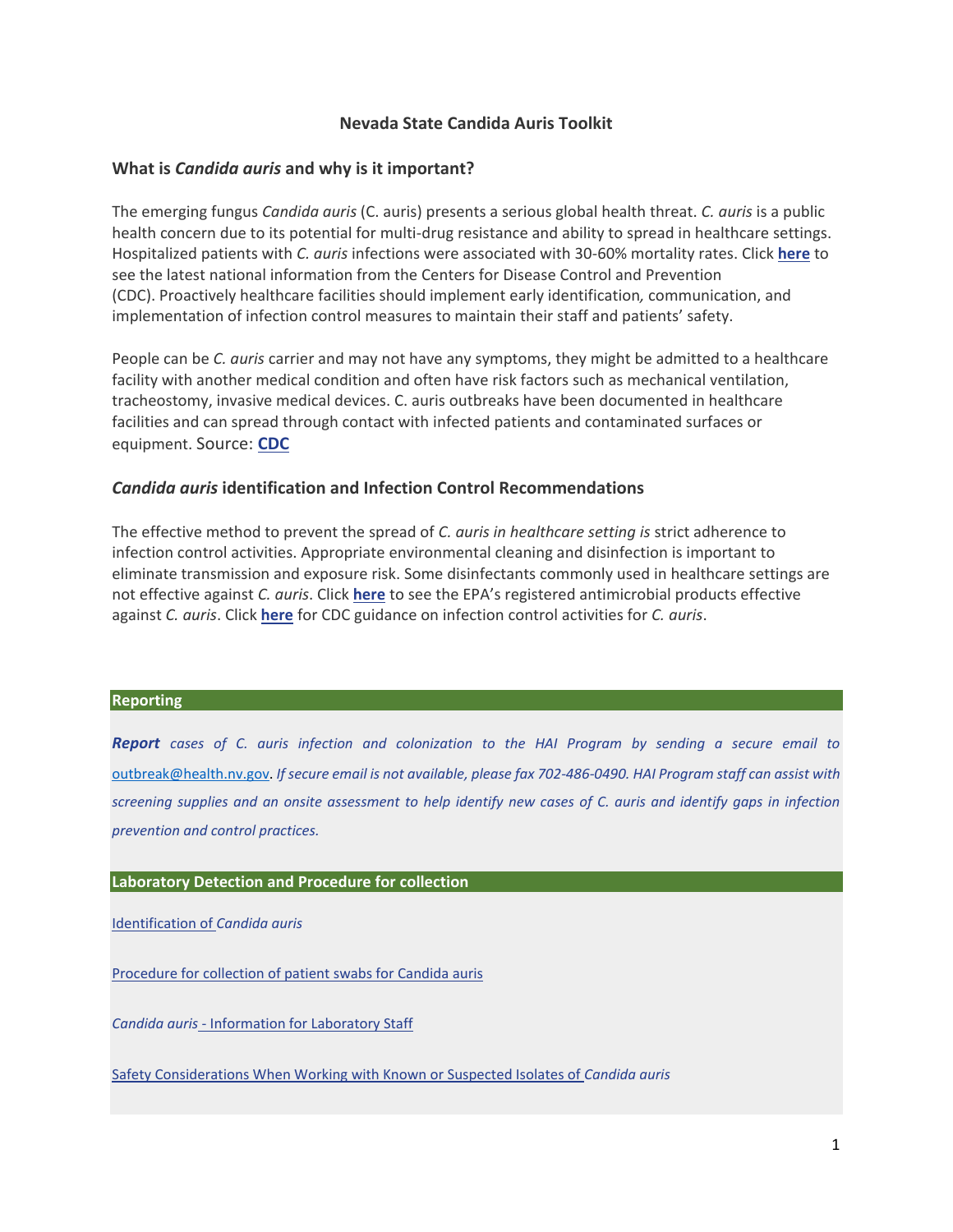**Centers for Disease Control (CDC) Resources** 

What is *[Candida auris](https://www.cdc.gov/fungal/candida-auris/c-auris-drug-resistant.html)*?

*Candida auris* [Colonization Explained](https://www.cdc.gov/fungal/candida-auris/pdf/Candida_auris_Colonization_H.pdf) 

[Candida auris Testing Explained \(Patient Perspective\)](https://www.cdc.gov/fungal/candida-auris/pdf/C_auris_Patient__Testing_H.pdf) 

*Candida auris - [CDC Infection Prevention and Control Recommendations](https://www.cdc.gov/fungal/candida-auris/c-auris-infection-control.html)* 

*Candida auris* - [Information for Infection Preventionists](https://www.cdc.gov/fungal/candida-auris/fact-sheets/cdc-message-infection-experts.html) 

[Interim Guidance for a Public Health Response to Contain Novel or Targeted Multidrug-resistant Organisms](https://www.in.gov/health/erc/files/Candida-Screening-FAQs.pdf)  [\(MDROs\)](https://www.in.gov/health/erc/files/Candida-Screening-FAQs.pdf) 

[Enhanced Barrier FAQs](https://www.cdc.gov/hai/containment/faqs.html) 

[Hand Hygiene FAQ](https://www.cdc.gov/handwashing/faqs.html#hand-hygiene-and-healthcare-settings) 

CDC Information for Laboratorians and Health Professionals[: https://www.cdc.gov/fungal/candida-auris/health](https://www.cdc.gov/fungal/candida-auris/health-professionals.html)[professionals.html](https://www.cdc.gov/fungal/candida-auris/health-professionals.html) 

CDC Information for Patients and Family Members[: https://www.cdc.gov/fungal/candida-auris/patients-qa.html](https://www.cdc.gov/fungal/candida-auris/patients-qa.html) 

## **Additional Resources**

**Environmental Protection Agency (EPA)** [Environmental Cleaning List P](https://www.epa.gov/pesticide-registration/list-p-antimicrobial-products-registered-epa-claims-against-candida-auris) 

**Association for Professionals in Infection Control and Epidemiology (APIC)** 

[Break the Chain of Infection](https://infectionpreventionandyou.org/wp-content/uploads/2016/09/Break-the-Chain-of-Infection.pdf) 

[Infection Prevention and You -](https://infectionpreventionandyou.org/settings-of-care/long-term-care/) Long-Term Care

Infection Prevention and You - [Keep the Patient's Room Clean](https://infectionpreventionandyou.org/protect-your-patients/keep-the-patients-room-and-equipment-clean/)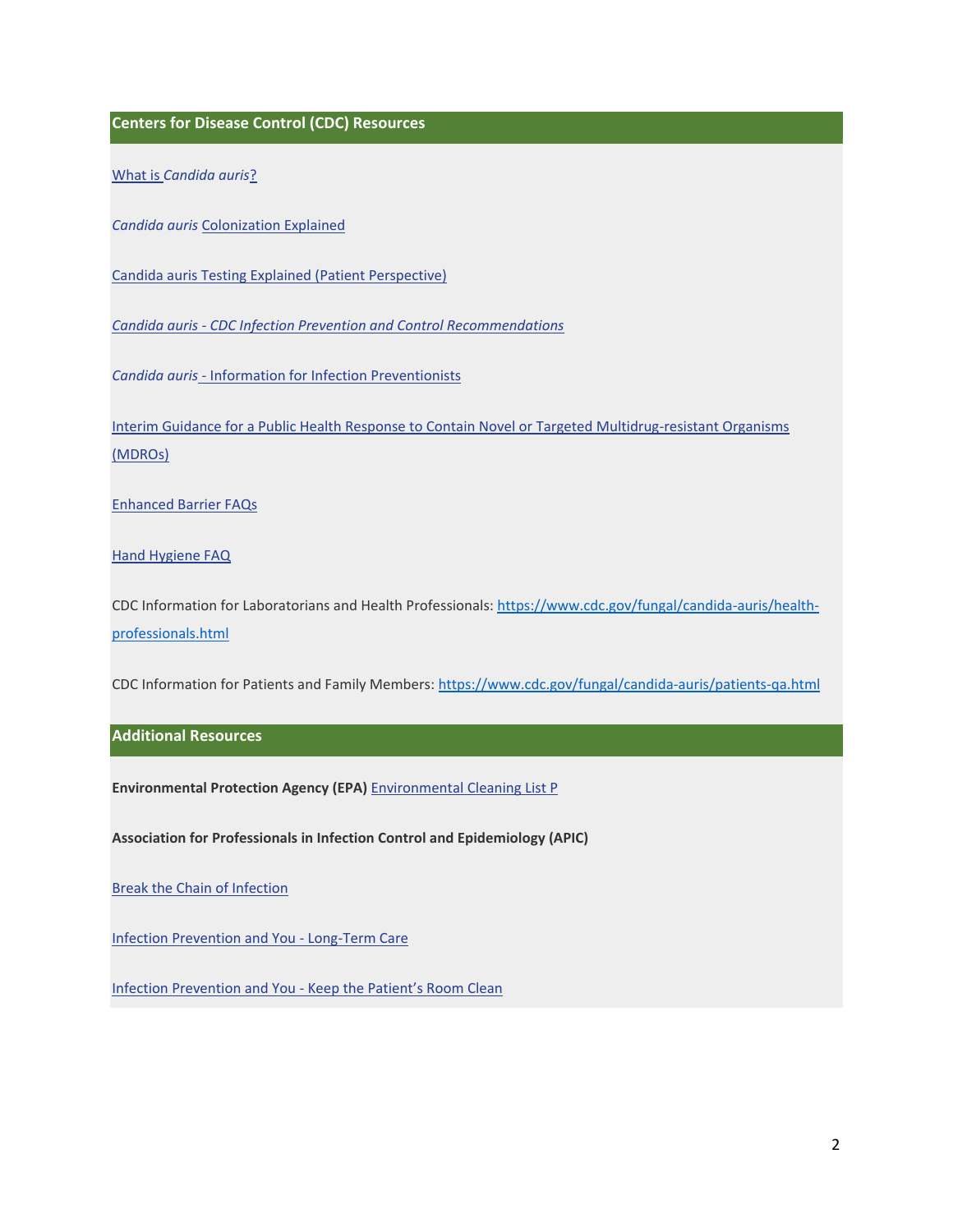| <b>General Infection Control Strategies</b>                         |                                                                                                                                                                                                                                                                                                                                                                                                                                                                                                                                                                                                                                                                                                                                                                                                                                                                                                                                                                     |                                                                                                                                                                                                                                                                                                                                                        |
|---------------------------------------------------------------------|---------------------------------------------------------------------------------------------------------------------------------------------------------------------------------------------------------------------------------------------------------------------------------------------------------------------------------------------------------------------------------------------------------------------------------------------------------------------------------------------------------------------------------------------------------------------------------------------------------------------------------------------------------------------------------------------------------------------------------------------------------------------------------------------------------------------------------------------------------------------------------------------------------------------------------------------------------------------|--------------------------------------------------------------------------------------------------------------------------------------------------------------------------------------------------------------------------------------------------------------------------------------------------------------------------------------------------------|
|                                                                     | <b>HEALTHCARE PROVIDERS</b>                                                                                                                                                                                                                                                                                                                                                                                                                                                                                                                                                                                                                                                                                                                                                                                                                                                                                                                                         | <b>PUBLIC HEALTH PARTNERS</b>                                                                                                                                                                                                                                                                                                                          |
| Laboratory<br><b>Identification</b>                                 | Know the yeast identification method used by your<br>$\bullet$<br>laboratory and its limitations for C. auris identification.<br>Candida auris: A drug-resistant fungus that spreads in<br>healthcare facilities - A CDC message to laboratory staff                                                                                                                                                                                                                                                                                                                                                                                                                                                                                                                                                                                                                                                                                                                | For further assistance<br>contact<br>outbreak@health.nv.gov                                                                                                                                                                                                                                                                                            |
| <b>Surveillance</b>                                                 | Begin surveillance. Establish a protocol with your laboratory<br>٠<br>so that your department is promptly informed when C.<br>auris is suspected.<br>If your laboratory is not equipped to identify C. auris,<br>$\circ$<br>begin surveillance for the organisms that commonly<br>represent a C. auris misidentification.<br>See https://www.cdc.gov/fungal/candida-<br>auris/recommendations for common misidentifications<br>by different yeast identification methods.<br>https://www.cdc.gov/fungal/candida-auris/c-auris-<br>screening.html                                                                                                                                                                                                                                                                                                                                                                                                                    | Know the local<br>epidemiology and<br>prevalence in your<br>region.<br>Understand patient risk<br>factors and high-risk<br>settings, such as<br>indwelling medical<br>devices in patients<br>residing in high acuity<br>long-term care facilities                                                                                                      |
| <b>Screening for</b><br><b>Candida auris</b><br><b>Colonization</b> | Consider screening patients who are at high risk for C. auris,<br>including:<br>Close healthcare contacts of patients with newly<br>$\bullet$<br>identified C. auris infection or colonization.<br>Patients who have had an overnight stay in a healthcare<br>$\bullet$<br>facility outside the United States in the previous one year,<br>especially if in a country with<br>documented C. auris cases. Strongly consider screening<br>when patients have had such inpatient healthcare exposures<br>outside the United States and have infection or colonization<br>with carbapenemase-producing Gram-negative bacteria. C.<br>auris co-colonization with these organisms has been<br>observed regularly.<br>For further information: Screening for Candida auris<br>Colonization   Candida auris   Fungal Diseases   CDC                                                                                                                                         | For further assistance<br>$\bullet$<br>contact<br>outbreak@health.nv.gov                                                                                                                                                                                                                                                                               |
| <b>Infection Control</b><br><b>Measures</b>                         | Place patients with C. auris in a single room and implement<br>Standard and Contact Precautions or enhanced barrier<br>precautions.<br>Reinforce standard hand hygiene practices for all healthcare<br>$\bullet$<br>personnel.<br>Daily and terminal cleaning with an Environmental<br>$\bullet$<br>Protection Agency (EPA) registered hospital-grade<br>disinfectant effective against Clostridioides difficile spores<br>(List K or EPA's List P). Regardless of the product selected, it<br>is important to follow all manufacturer's directions for use,<br>including applying the product for the correct contact time.<br>Educate all healthcare personnel, including healthcare<br>$\bullet$<br>personnel who work with environmental cleaning services,<br>about C. auris and the need for appropriate precautions.<br>Follow-up education may be needed to reinforce concepts<br>and to account for healthcare personnel turnover and<br>guidance updates. | Understand and<br>recommend infection<br>control measures for<br>patients colonized or<br>infected with C. auris,<br>including Standard and<br><b>Contact Precautions</b><br>Conduct a site visit when<br>necessary and assess<br>implementation of<br>infection control<br>strategies.<br>For further assistance<br>contact<br>outbreak@health.nv.gov |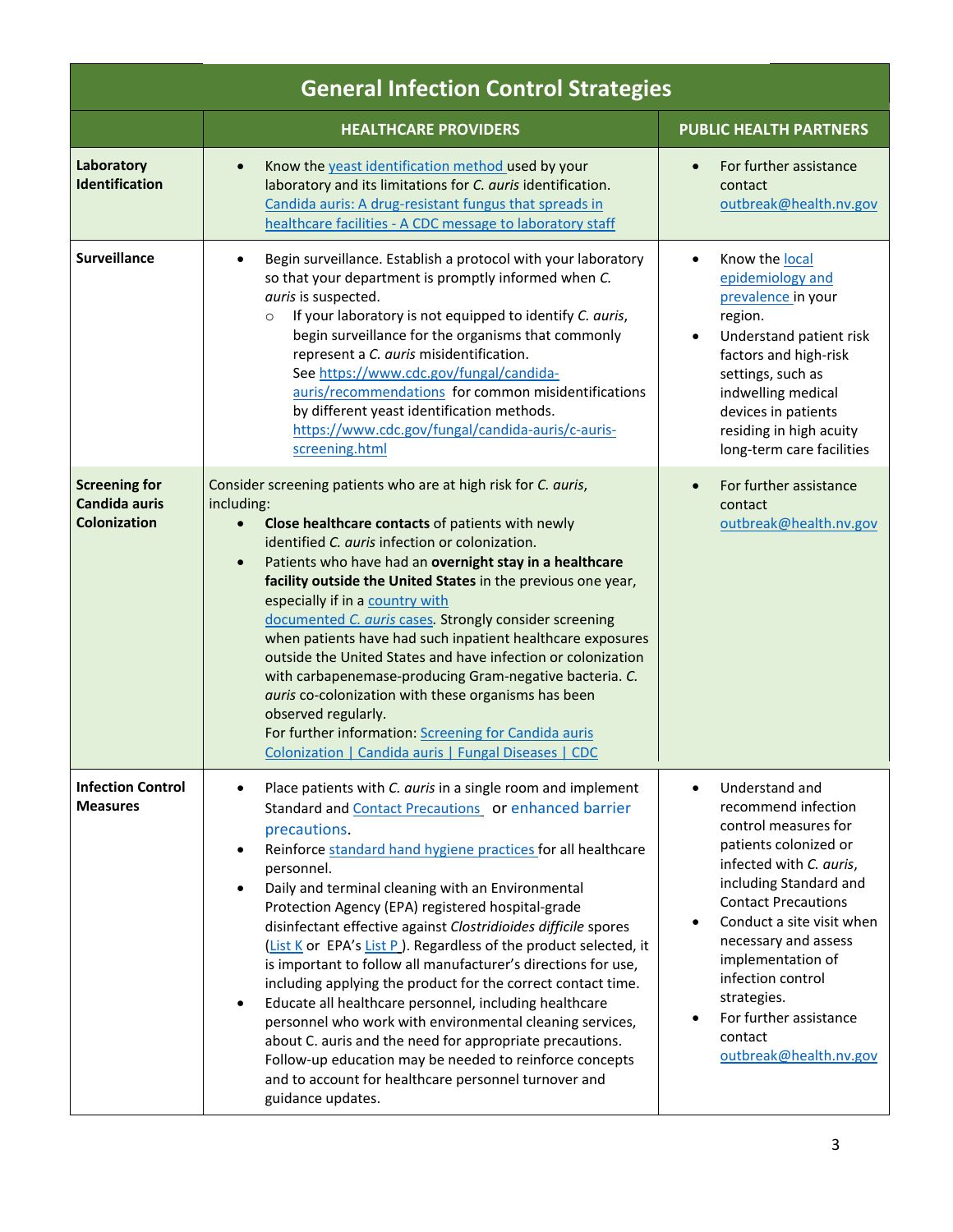| <b>General Infection Control Strategies</b> |                                                                                                                                                                                                                                                                                                                                                                                                                                                                                                                                                                                                                                                                                                                                                           |                                                                                                                                                                                              |
|---------------------------------------------|-----------------------------------------------------------------------------------------------------------------------------------------------------------------------------------------------------------------------------------------------------------------------------------------------------------------------------------------------------------------------------------------------------------------------------------------------------------------------------------------------------------------------------------------------------------------------------------------------------------------------------------------------------------------------------------------------------------------------------------------------------------|----------------------------------------------------------------------------------------------------------------------------------------------------------------------------------------------|
|                                             | <b>HEALTHCARE PROVIDERS</b>                                                                                                                                                                                                                                                                                                                                                                                                                                                                                                                                                                                                                                                                                                                               | <b>PUBLIC HEALTH PARTNERS</b>                                                                                                                                                                |
|                                             | Ensure adequate supplies are available to implement<br>infection control measures.<br>Infection Prevention and Control for Candida auris   Candida<br>auris   Fungal Diseases   CDC                                                                                                                                                                                                                                                                                                                                                                                                                                                                                                                                                                       |                                                                                                                                                                                              |
| <b>Environmental</b><br><b>Cleaning</b>     | Ensure and audit thorough daily and terminal environment cleaning<br>of patient care environment and reusable equipment<br>Focus on high-touch surfaces or any shared patient<br>equipment.<br>CDC recommends use of an EPA registered hospital-grade<br>$\bullet$<br>disinfectant effective against Clostridioides difficile spores<br>(List K, or EPA's List P)<br>Daily and terminal cleaning of patient environment using a<br>$\bullet$<br>List K, or EPA's List P product. Regardless of the product<br>selected, it is important to follow all manufacturer's<br>directions for use, including applying the product for the<br>correct contact time. Infection Prevention and Control for<br>Candida auris   Candida auris   Fungal Diseases   CDC | Conduct a site visit when<br>necessary to assess<br>appropriateness and<br>adequacy of<br>environmental cleaning<br>measures.<br>For further assistance<br>contact<br>outbreak@health.nv.gov |
| <b>Adherence</b><br><b>Monitoring</b>       | Based on your facility policy use adherence monitoring tools<br>$\bullet$<br>to assess and track provider adherence to infection control<br>measures. Monitoring adherence and providing feedback to<br>staff are critical to sustained implementation of infection<br>prevention measures.                                                                                                                                                                                                                                                                                                                                                                                                                                                               |                                                                                                                                                                                              |
| Interfacility<br><b>Communication</b>       | When transferring a patient or resident with C.<br>$\bullet$<br>auris colonization or infection to another facility, make sure<br>to notify the receiving facility of patient's C. auris infection<br>or colonization status, including recommended infection<br>control precautions.<br>Use the HAI Program interfacility transfer form during all<br>patient or resident transfers available via Nevada state link.<br>Nevada state Inter-facility Transfer Form                                                                                                                                                                                                                                                                                        |                                                                                                                                                                                              |
| <b>Antimicrobial</b><br>Stewardship         | Assess the appropriateness of antibiotics, especially<br>antifungals, and discontinue them when not needed as this<br>practice may help prevent C. auris colonization and infection.<br><b>Treatment and Management of Infections and Colonization  </b><br>Candida auris   Fungal Diseases   CDC                                                                                                                                                                                                                                                                                                                                                                                                                                                         |                                                                                                                                                                                              |

# **Education and Training:**

• Multidrug-resistant Candida auris: Update on Current U.S. Epidemiology, Clinical Profile, Management, and Control Strategies

*[https://emergency.cdc.gov/coca/ppt/2019/slides\\_062019\\_C-auirs.pdf](https://emergency.cdc.gov/coca/ppt/2019/slides_062019_C-auirs.pdf)* (slides)

*<https://www.youtube.com/watch?v=QzY0FPvKtfc>*(recording)